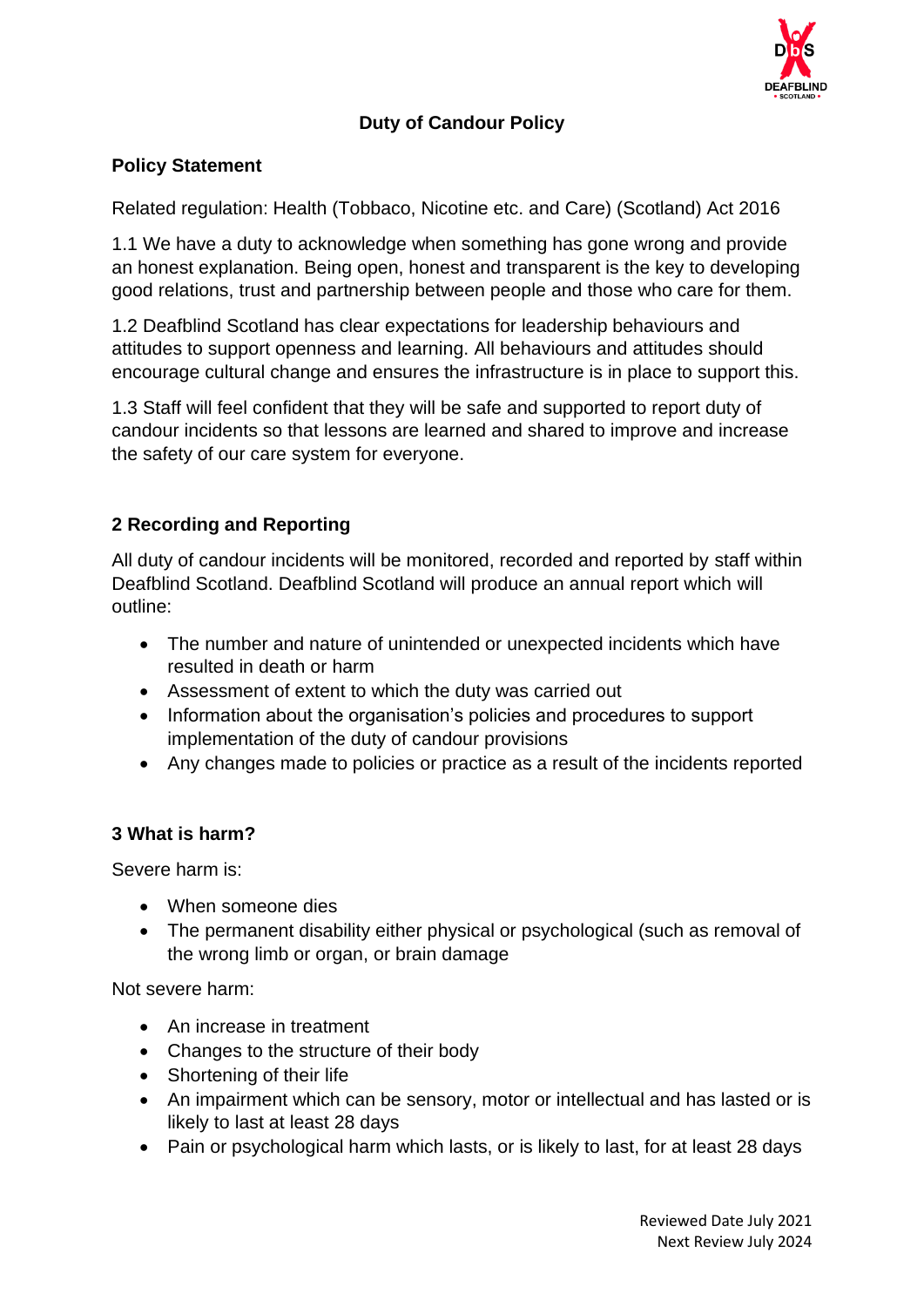

- Harm also includes the person requiring treatment by a health professional in order to prevent:
- Their Death
- An injury to them which, if left untreated, would lead to one or more of the harms outlined

### **4 When is the duty of Candour triggered?**

4.1 The procedure should be triggered as soon as a regulated health professional confirms that an unintended or unexpected incident has occurred and has resulted in harm or death, as laid out in the policy. This health professional must NOT be someone involved in the incident.

4.2 The duty of candour procedure can also be triggered as a result of a complaint or feedback received, a significant event which triggers a review or a disclosure under the whistleblowing policy.

4.3 If the Duty of Candour procedure is not triggered a clear audit trail must be kept of that decision making process.

4.4 All incidents should be reported and reviewed. You need to:

- Be able to recognise harm and whether this is unintended or unexpected
- Understand what has gone wrong
- Know who to speak with to discuss concerns/issues
- Understand local decision-making processes and procedures to follow

#### **5 Key steps**

5.1 The key steps in the duty of candour procedure should include:

- Notifying the person and/or their family/carer that an unintended or unexpected incident has occurred that has resulted in harm and the duty of candour procedure will be activated
- Making an apology at this stage for what has happened
- Reporting through local systems and following local procedures which will involve carrying out a review of the incident and ensuring that the person and/or their family are included in a way that meets their needs (ensuring that the review is undertaken by an individual NOT involved in the incident)
- Arranging to meet with the person concerned and/or their family to explain what has gone wrong and actions that will be taken
- Providing a written account to the person and/or their family should the person wish this ( whilst the person may not want a written account, this should always be offered)
- Asking how the person wants the information to be provided to them and advising them how you are going to store their information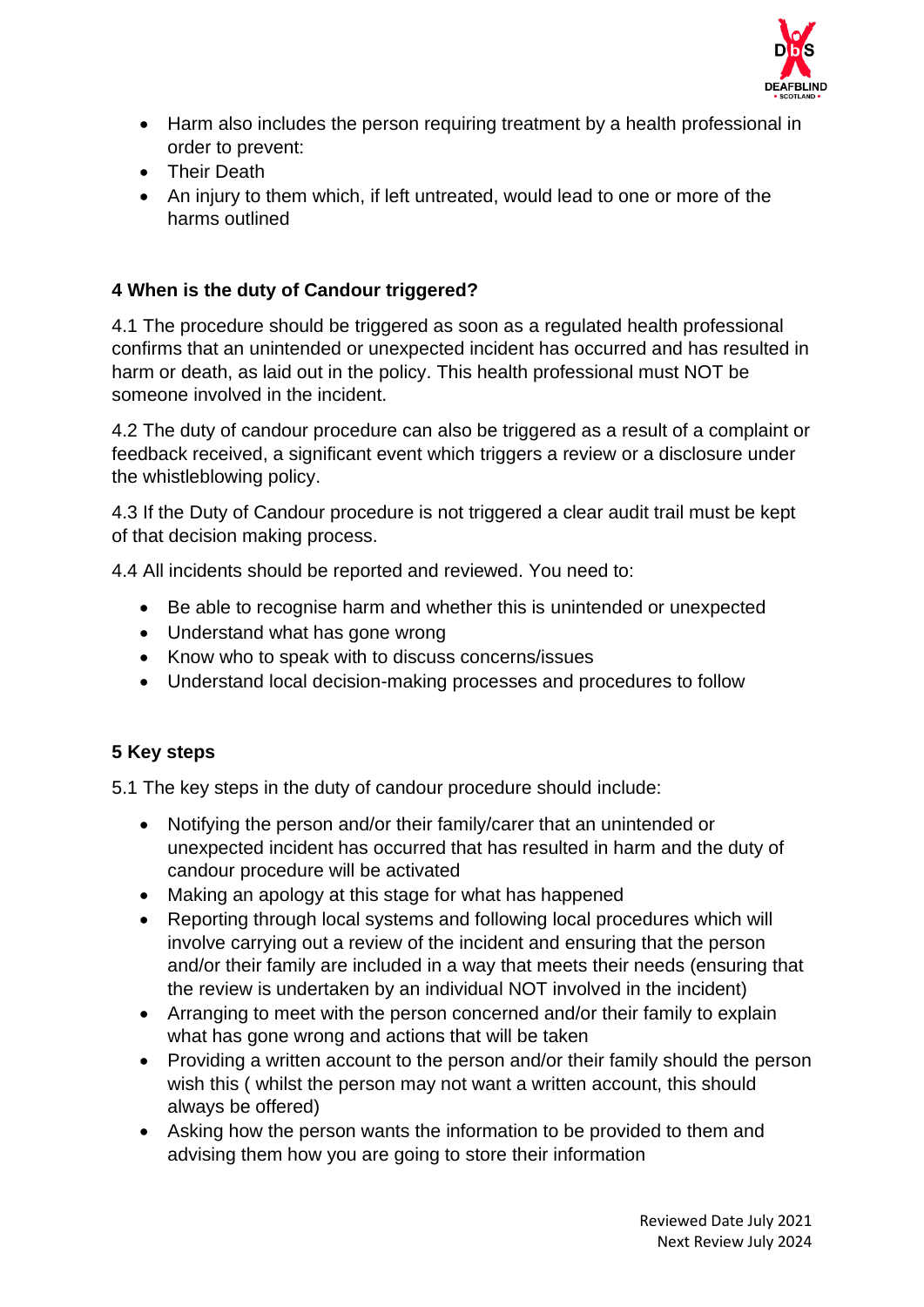

- Outlining support available for those affected including the person and/or their family as well as staff involved
- Recording, reporting and monitoring of the incident to ensure lessons are learned and shared.

# **Saying Sorry**

5.2 Sometime health and social care staff find it difficult to say sorry when something has gone wrong harm has occurred. It can be difficult to know if we can say sorry for something that has gone wrong and worry that the timings for doing this won't be right or that we will make things worse.

Using the 4 R's can help to get this right:

- Reflect stop and think about the situation
- Regret give a sincere and meaningful apology
- Reason If you know, explain why something has happened or not happened. If you don't know, say that you will find out.
- Remedy Explain what actions you are going to take to ensure this won't happen again, and what the organisation learns from the incident.

An apology is a statement of regret in respect of the incident, it does not in itself amount to an admission of negligence or a breach of a statutory duty. It should be as soon as possible after the event and should be sincere.

#### **Communication**

5.3 A lead person should be nominated to deal with internal communication, external communication and responsive communication

## **6 Annual Reporting Requirements**

Deafblind Scotland are required to report on an annual basis the following things:

- Number and nature of incidents
- How the duty was carried out
- Policies and procedures for reporting and identifying incidents
- Any changes to polices, procedure or practice as a result of the incident i.e. learning identified and shared, improvements made
- Support that was made available to individuals and staff

The Report will be available and updated on DbS Website. [www.deafblindscotland.org.uk](http://www.deafblindscotland.org.uk/)

> To enable learning across the organisation appropriate information needs to be gathered through the review process. This needs to be an ongoing process and not left to the end of the procedure.

## **7 Related policies:**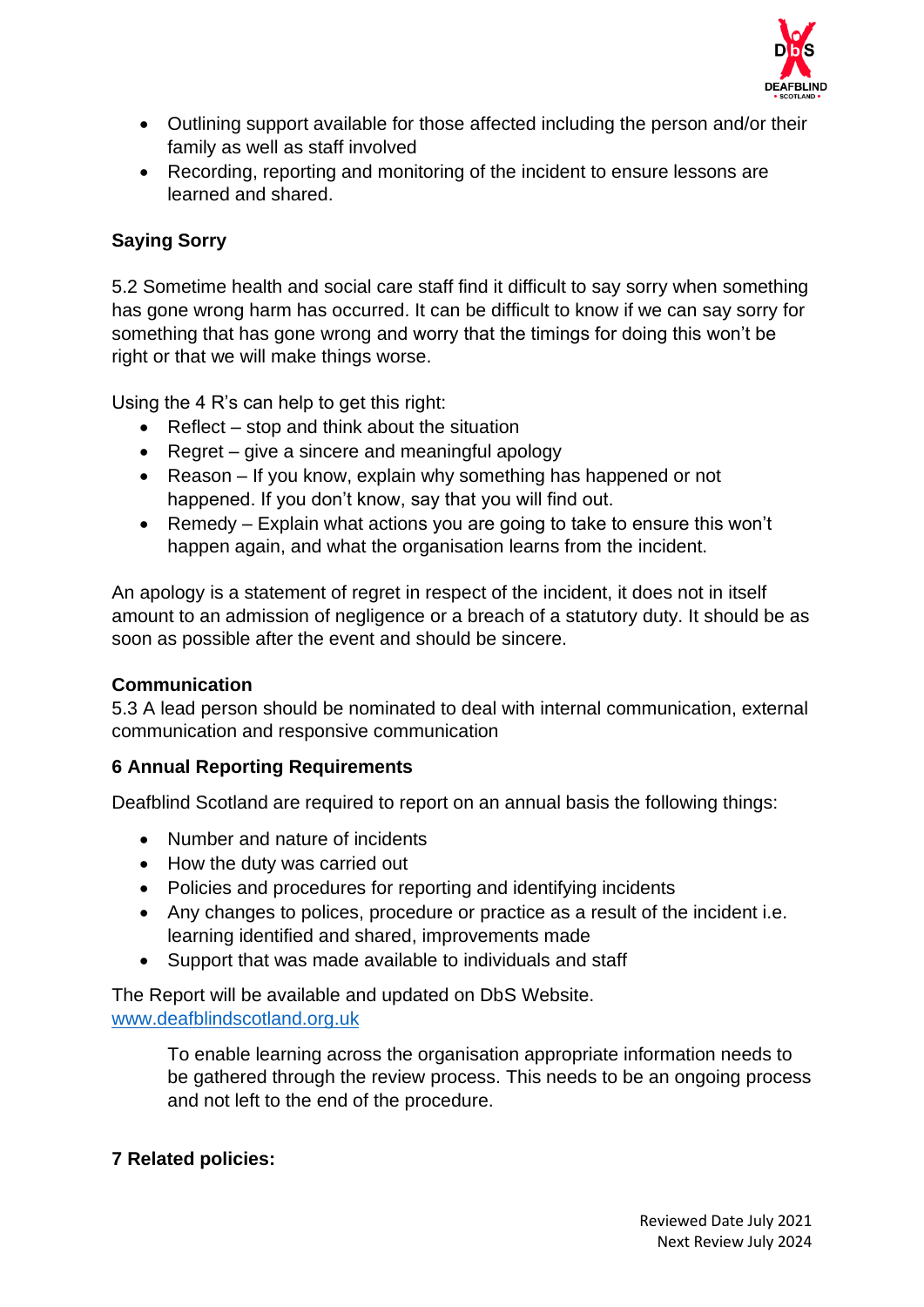

Deafblind Scotland Incident reporting policy and procedure

Deafblind Scotland Whistleblowing policy and procedure

Deafblind Scotland Complaints policy and procedure

# **8 Alteration of this policy**

This policy will be subject to review, revision, change updating, alteration and replacement in order to introduce new policies from time to time to reflect the changing needs of the business and to comply with legislation. Any alterations will be communicated to you by your line manager.

### **9 Further resources**

### **Sources of Support**

If you are involved in an incident speak to someone within the organisation to provide you with support following an incident in which you have been involved.

Further information is available from the following organisations:

NHS Education for Scotland [www.knowledge.scot.nhs.uk/making-a-dierence.aspx](http://www.knowledge.scot.nhs.uk/making-a-dierence.aspx)

Care Inspectorate [www.careinspectorate.com](http://www.careinspectorate.com/)

Scottish Social Services Council [www.sssc.uk.com](http://www.sssc.uk.com/)

Healthcare Improvement Scotland [www.healthcareimprovementscotland.org](http://www.healthcareimprovementscotland.org/)

Scottish Government www.gov.scot/topics/health/policy/duty-of-candour Further resources Health (Tobacco, Nicotine etc and Care) (Scotland) Act [http://www.legislation.gov.uk/asp/2016/14/pdfs/asp\\_20160014\\_en.pdf](http://www.legislation.gov.uk/asp/2016/14/pdfs/asp_20160014_en.pdf)

General Medical Council – Guidance on Duty of Candour [http://www.gmc](http://www.gmc-uk.org/static/documents/content/DoC_guidance_english.pdf)[uk.org/static/documents/content/DoC\\_guidance\\_english.pdf](http://www.gmc-uk.org/static/documents/content/DoC_guidance_english.pdf)

SSSC Codes of Practice for Social Service Workers and Employers [www.sssc.uk.com/about-the-sssc/codes-of-practice/what-are-the-codes-of-practice](http://www.sssc.uk.com/about-the-sssc/codes-of-practice/what-are-the-codes-of-practice)

HIS Being Open resource

[http://www.knowledge.scot.nhs.uk/media/CLT/ResourceUploads/4058625/20150113](http://www.knowledge.scot.nhs.uk/media/CLT/ResourceUploads/4058625/20150113%20Being%20Open%201.0.pdf) [%20Being%20Open%201.0.pdf](http://www.knowledge.scot.nhs.uk/media/CLT/ResourceUploads/4058625/20150113%20Being%20Open%201.0.pdf)

General Medical Council - When things go wrong: the professional Duty of Candour [http://www.gmc-uk.org/guidance/ethical\\_guidance/27233.asp](http://www.gmc-uk.org/guidance/ethical_guidance/27233.asp)

Nursing & Midwifery Council - Openness and honesty when things go wrong - the professional duty of candour.

[https://www.nmc.org.uk/globalassets/sitedocuments/nmc-publications/openness](https://www.nmc.org.uk/globalassets/sitedocuments/nmc-publications/openness-and-honesty-professional-duty-of-candour.pdf)[and-honesty-professional-duty-of-candour.pdf](https://www.nmc.org.uk/globalassets/sitedocuments/nmc-publications/openness-and-honesty-professional-duty-of-candour.pdf)